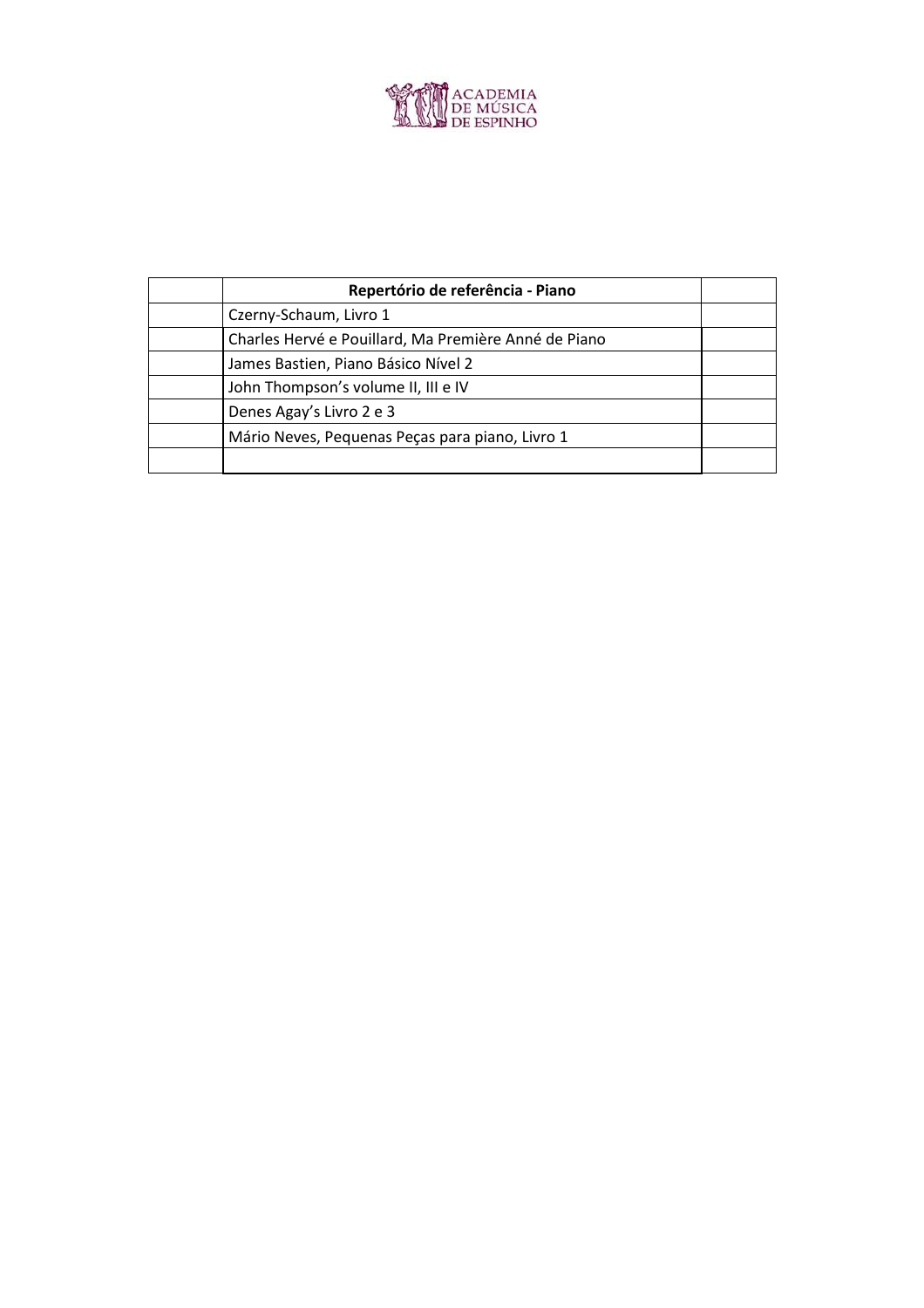

| Repertório de referência - Guitarras                |  |
|-----------------------------------------------------|--|
| <b>Trinity Guildhall - Guitar Initial</b>           |  |
| Natall, P., Withworth J., The Guitarist's Way       |  |
| Book 1 Lições 38, 40, 41, 42 e 43                   |  |
| Book 2 Lições 4 e 5                                 |  |
| Nomar, Z., La Guitarra, lições 31 a 39              |  |
| Topper, G., Livro 2 A Modern Approach to the Guitar |  |
| Noad F., Lições do método                           |  |
|                                                     |  |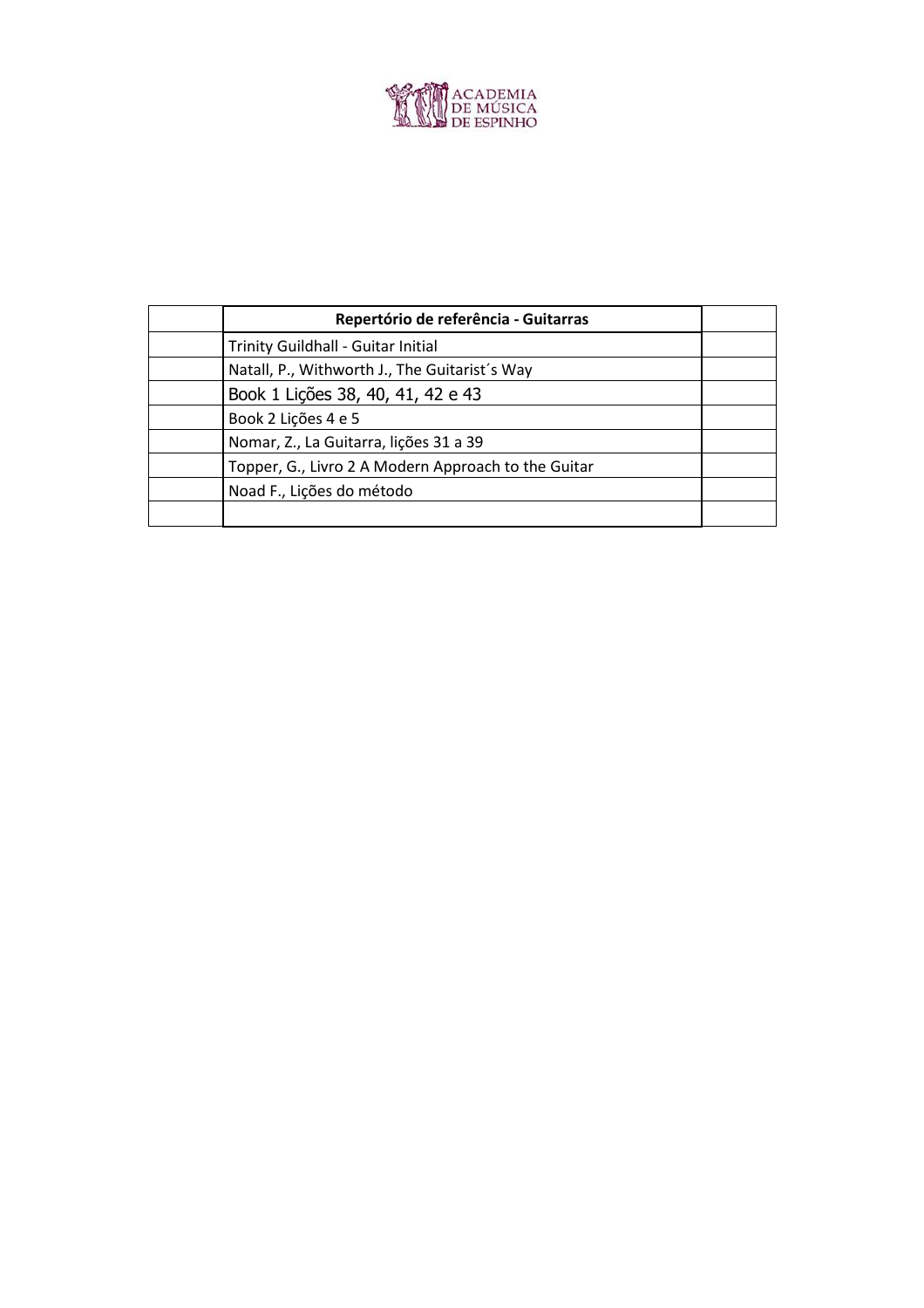

|           | Repertório de referência - Viola d'Arco                        |  |
|-----------|----------------------------------------------------------------|--|
|           |                                                                |  |
|           | Applebaum, S., Early Estudes for Strings                       |  |
|           | Cohen, M., Dance Duets                                         |  |
|           | Colledge, K. e H., Wagon Wheels, Fast Forward                  |  |
|           | Fletcher, S., New Tunes for Strings (Vol. I e II)              |  |
| Lollipops | Hewitt-Jones, A., Bread and Butter Pudding, Lollipop Man, More |  |
|           | Lumsden, C., Basic bow strokes for budding violits             |  |
|           | Martin, J., Viola Fest                                         |  |
|           | Mateu, E., La Viola                                            |  |
|           | Nelson, S., Piece by Piece                                     |  |
|           | Norton, C., Microjazz for Viola                                |  |
|           | Rieding, O., Concertino em Sim op.35                           |  |
|           | Roche, R., Concertinetto nº 1                                  |  |
|           | Sassmannshaus, Early Start on the Viola                        |  |
|           | Suzuki, S., Viola School                                       |  |
|           | Volmer, B., Bratschenschule                                    |  |
|           | Wohlfahrt, F., 60 Estudos op. 45                               |  |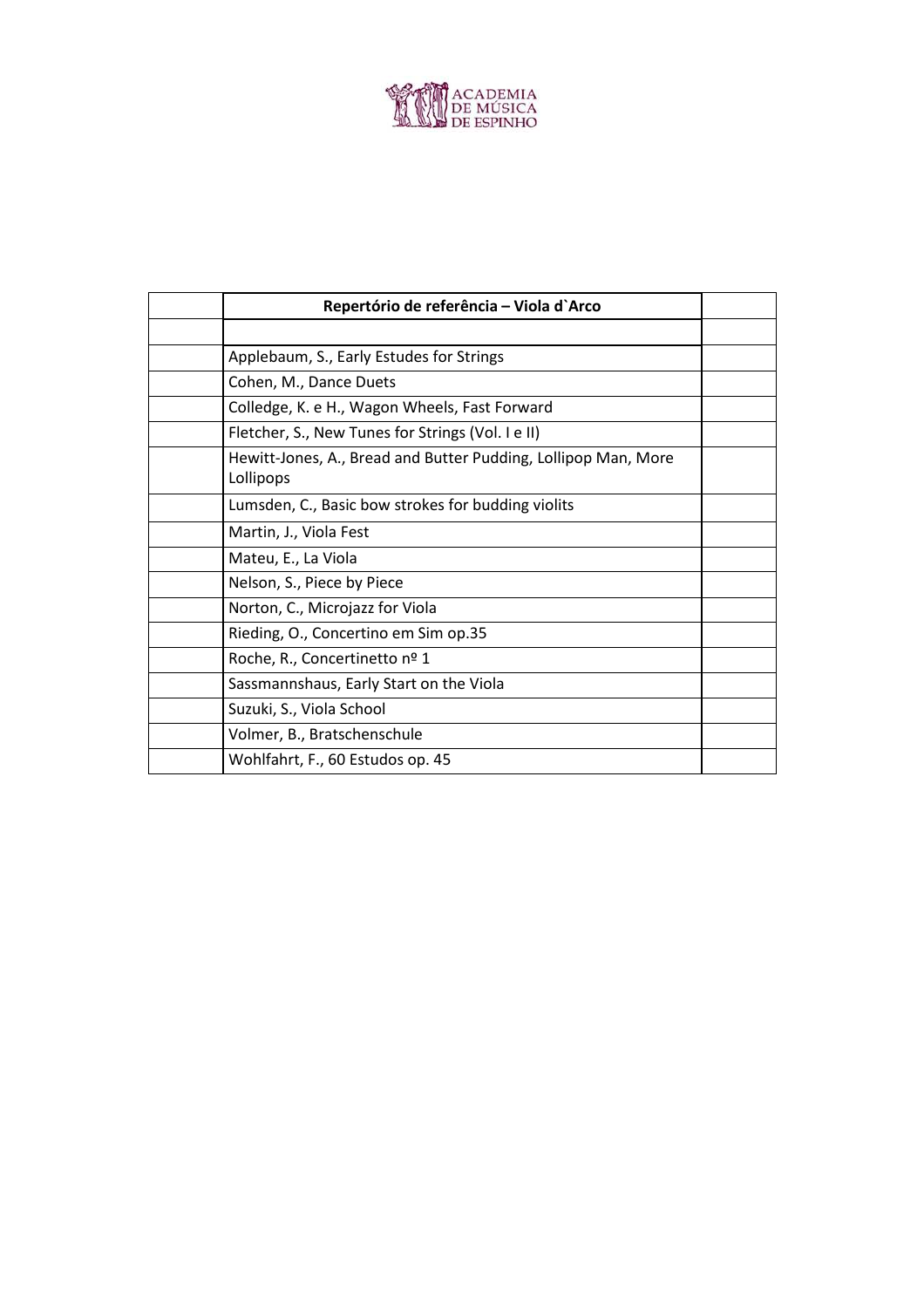

| Repertório de referência - Violoncelo                    |  |
|----------------------------------------------------------|--|
| Feuillard, L. R., Método do Jovem Violoncelista          |  |
| Such, Percy, New School of Cello Studies                 |  |
| Colledge, K. e H., Waggon Wheels, Fast Forward           |  |
| Hewitt---Jones, A., Bread and Butter Pudding             |  |
| Herfurth, C. Paul, A Tune a day                          |  |
| Blackwell, Kathy e David, Cello Time, Cello Time Joggers |  |
| Nelson, S., Right from the Start, Piece by piece I e II  |  |
| Norton, C., Microjazz for Cello                          |  |
| Suzuki, S., Cello School                                 |  |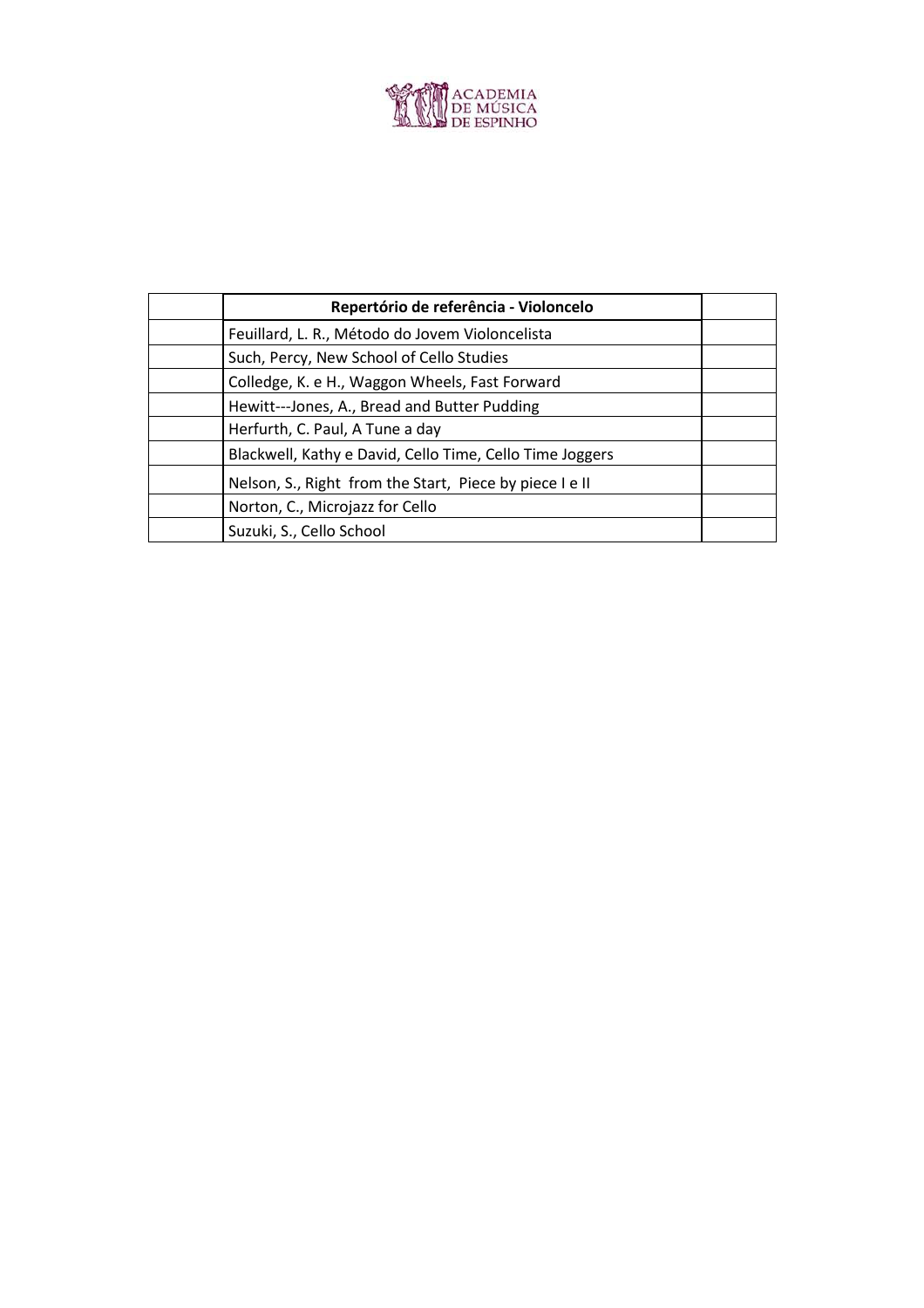

| Repertório de referência - Violino                            |  |
|---------------------------------------------------------------|--|
| Suzuki, S., Vol.I a partir de Nº7                             |  |
| Mackay, N., Violin Tutor                                      |  |
| Hewitt-Jones, A., e Lumsden, C., Bread and Butter Pudding     |  |
| Nelson, N., Piece by Piece                                    |  |
| Nelson, S., Right From the Start Nº 17-20                     |  |
| Colledge<br>- Vol.II                                          |  |
| Rodionov, Fortunatov e Garlitzkiy, Colectánea de estudos      |  |
| Rodionov, Fortunatov e Garlitzkiy, Crestomatia de peças Vol.I |  |
| Norton, C., Microjazz                                         |  |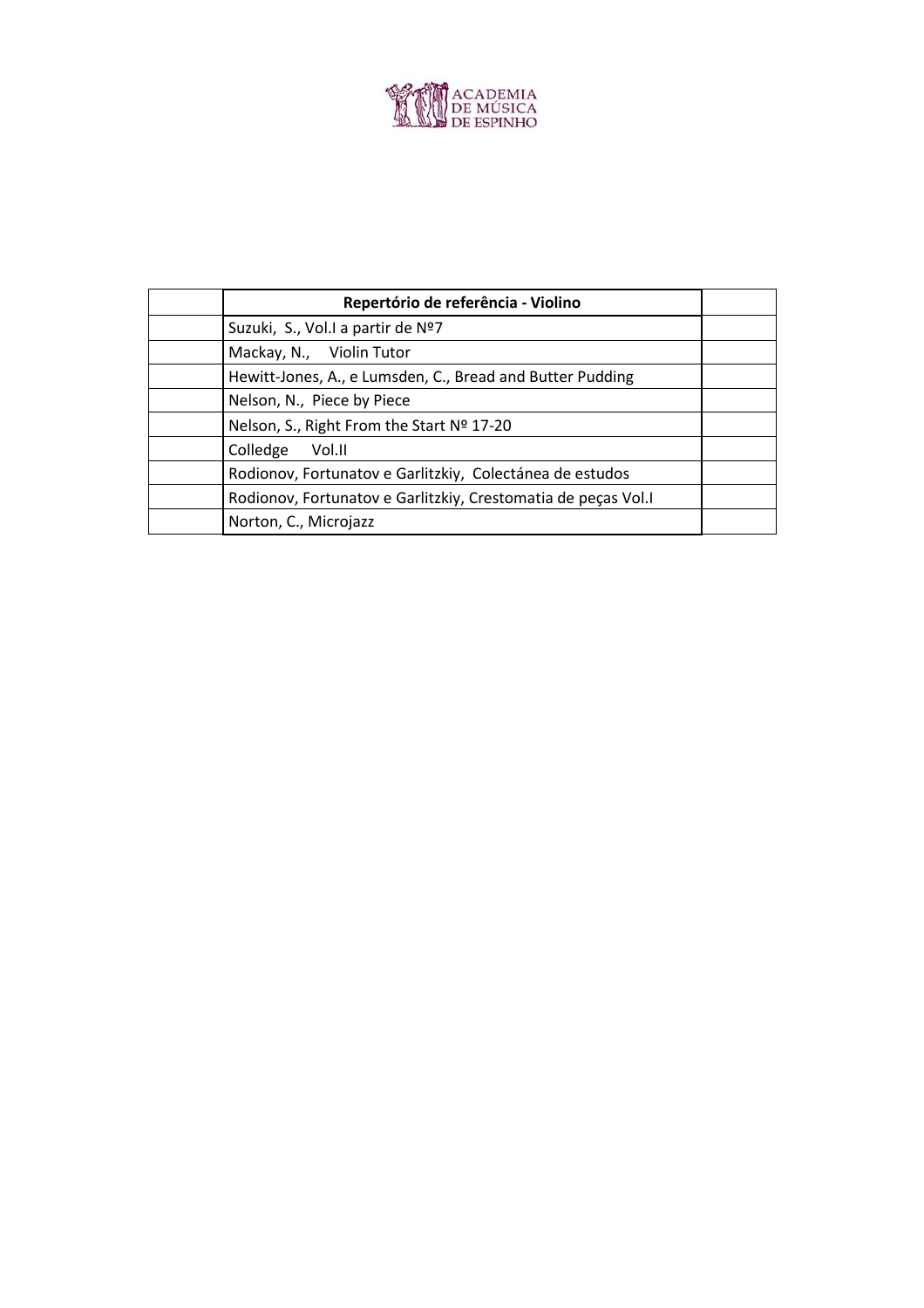

| Repertório de referência - Flauta                      |  |
|--------------------------------------------------------|--|
| Goodwin, I., The Fife Book                             |  |
| Sparke, P., Look, Listen and Learn, (Vol. 1)           |  |
| Wye, T., Flute Beginner                                |  |
| Herfurth e Stuart, A Tune a Day                        |  |
|                                                        |  |
| Vester, F., 125 Easy Studies for Flute                 |  |
|                                                        |  |
| Diot, J.C., Meunier, G., Trois Instantanés, Limmonaire |  |
| Lecoq, C., La Leçon de Musique                         |  |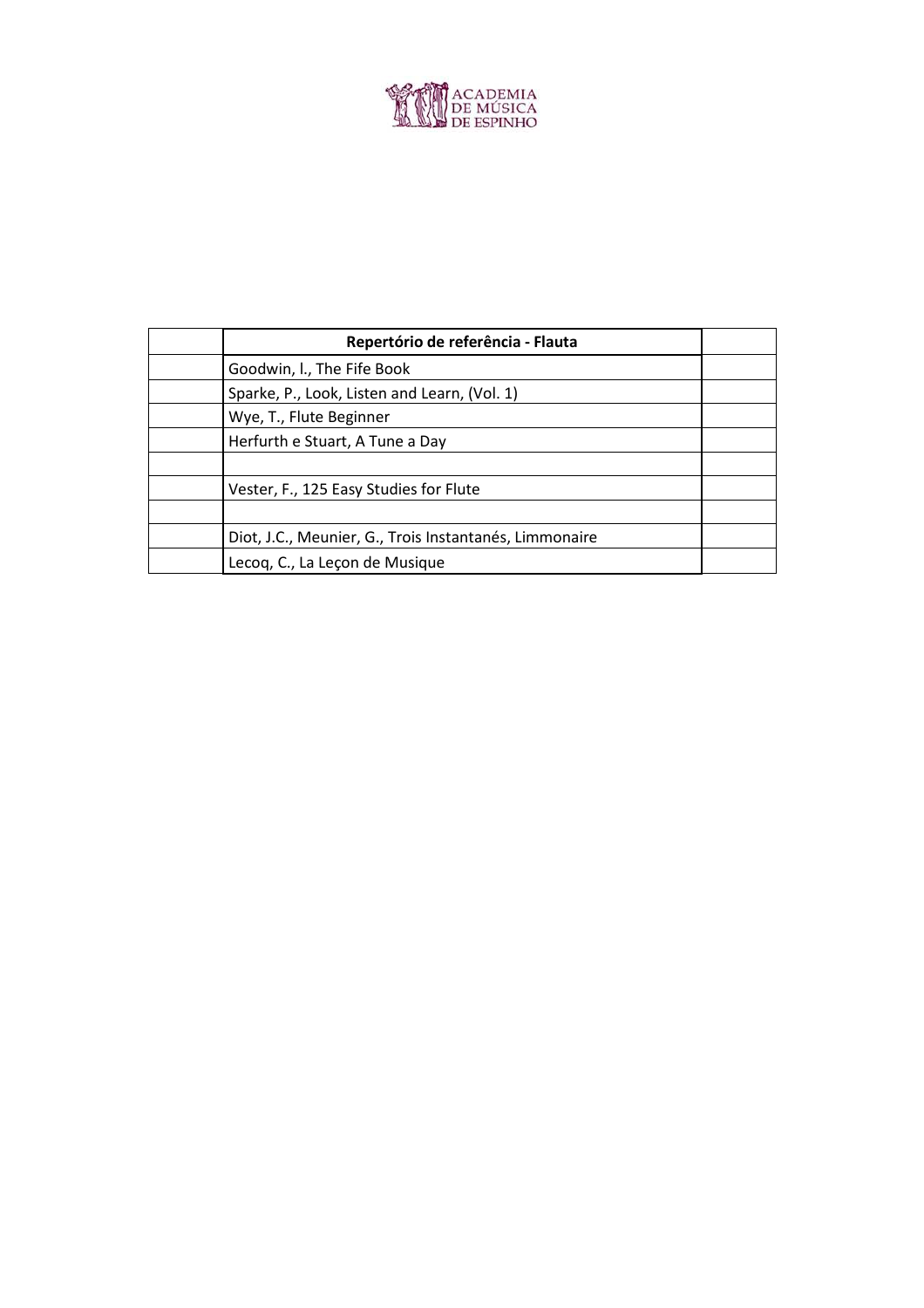

| Repertório de referência - Saxofone                    |  |
|--------------------------------------------------------|--|
| Martin, G., Formeau j., Saxotempo, Volume I            |  |
| Silva, J., Guerreiro L., O Saxofone Pedagógico         |  |
| Morgan J., Boosey Woodwind                             |  |
| Druet R., L'école Française du Saxofone, Les Registres |  |
|                                                        |  |
|                                                        |  |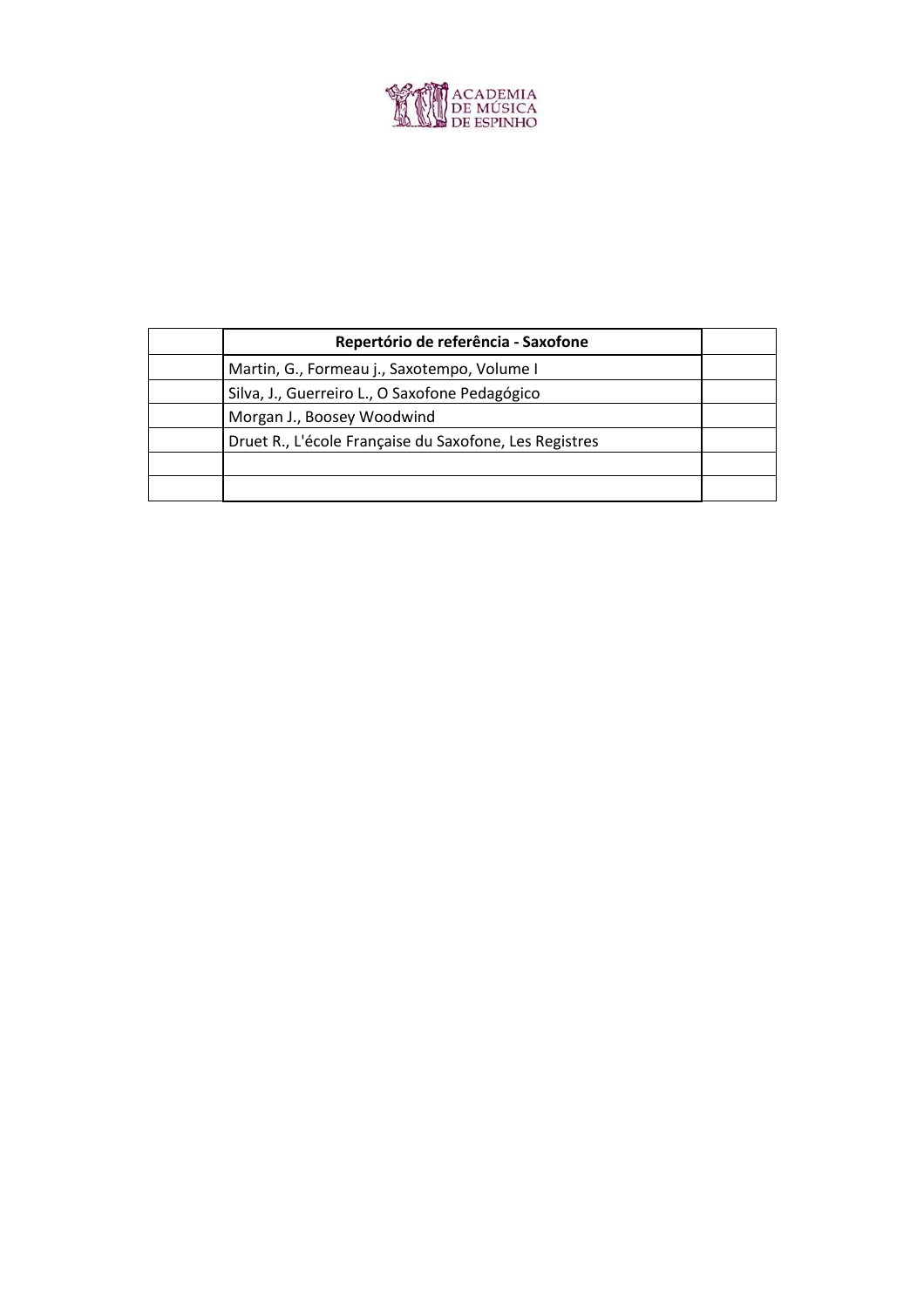

| Repertório de referência - Clarinete        |  |
|---------------------------------------------|--|
| Dois estudos / exercícios contrastantes de: |  |
| Ruthland - Abracadabra Clarinet             |  |
| Sylvie Hue - L'Apprenti Clarinettiste       |  |
| (ou outro de nível equiparado)              |  |
|                                             |  |
| 1.<br>Uma peça de:                          |  |
| S. Dangain - Ballade-Souvenir               |  |
| S. Dangain - Ronde-Vague                    |  |
| S. Dangain - Caline-Combe                   |  |
| R. Mèdous – Petite Pièce                    |  |
| J. Barat - Mon Premier Solo                 |  |
| ou outra obra de nível equiparado)          |  |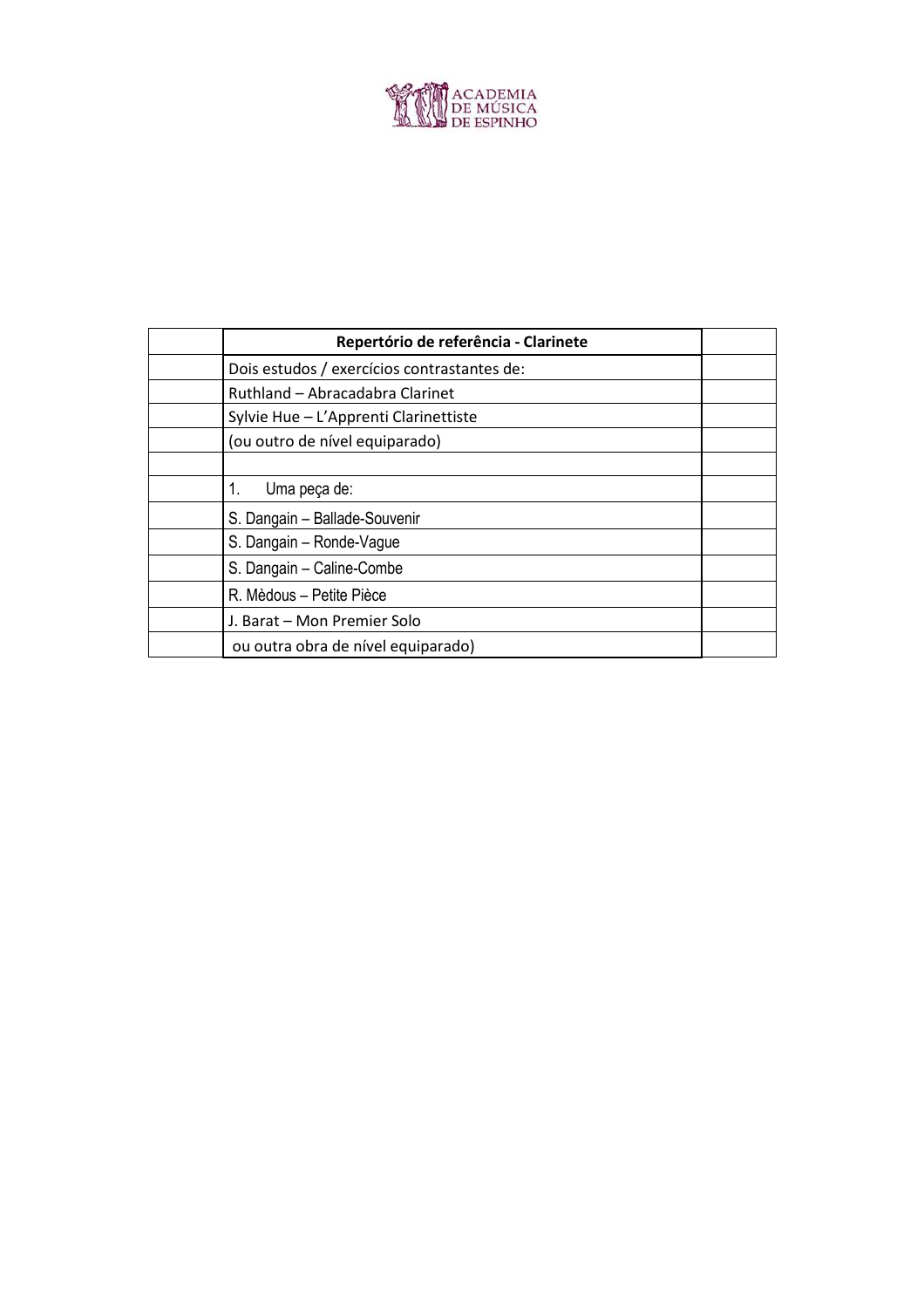

| Repertório de referência - Oboé             |  |
|---------------------------------------------|--|
| Dehaske, Look, Listen and Learn (Vol.1 e 2) |  |
| Herfurth, C. O., A Trune a Day              |  |
| Boosey and Hawkes, Oboé Music to Enjoy      |  |
| Mundimusica, Learn as You Play Oboe         |  |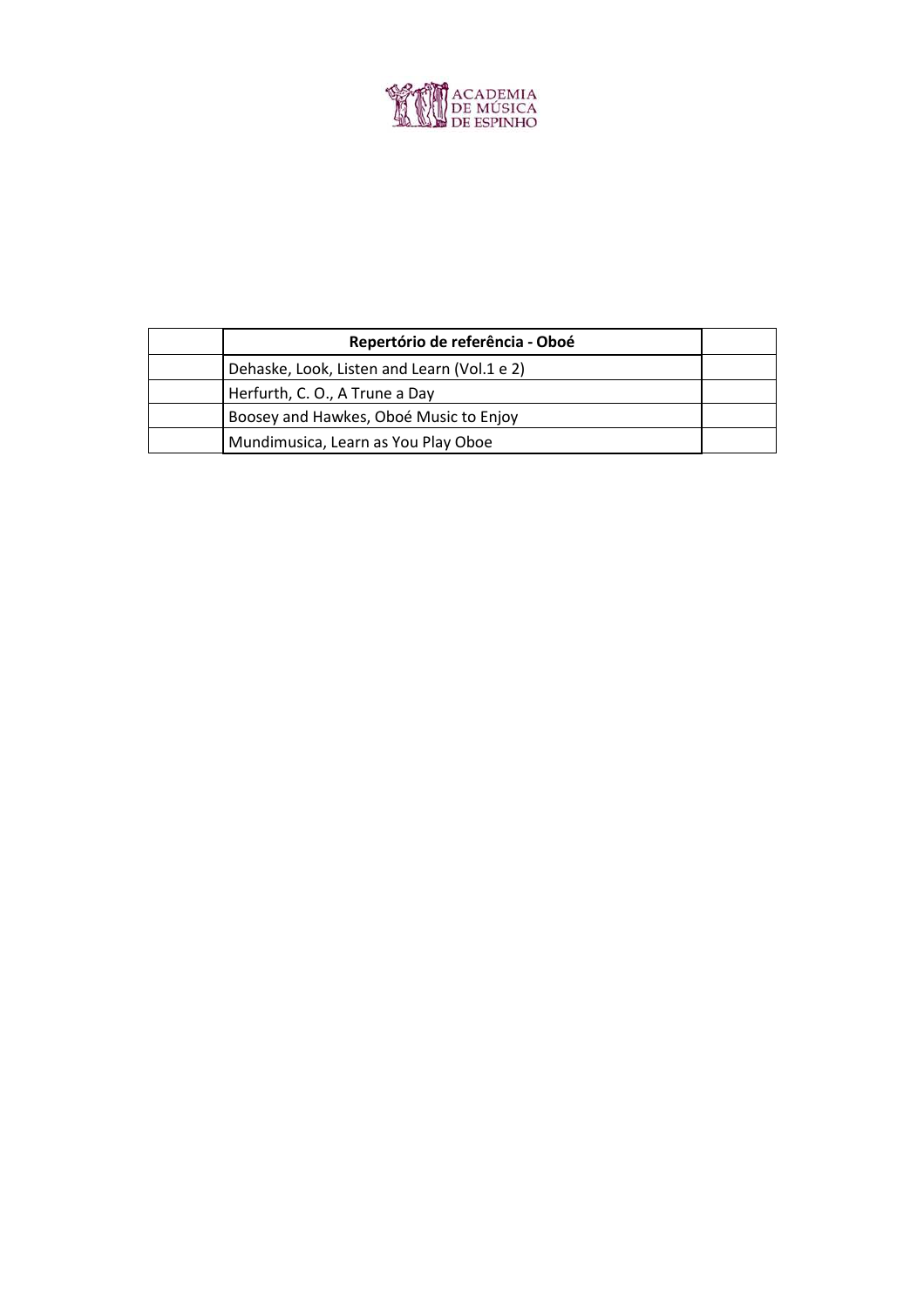

| Repertório de referência - Harpa     |  |
|--------------------------------------|--|
| Grossi, Método de Harpa, exercicios: |  |
| 31, p.15                             |  |
| 22, p.35                             |  |
| 9 ou 12 p.57                         |  |
| 2, p.91                              |  |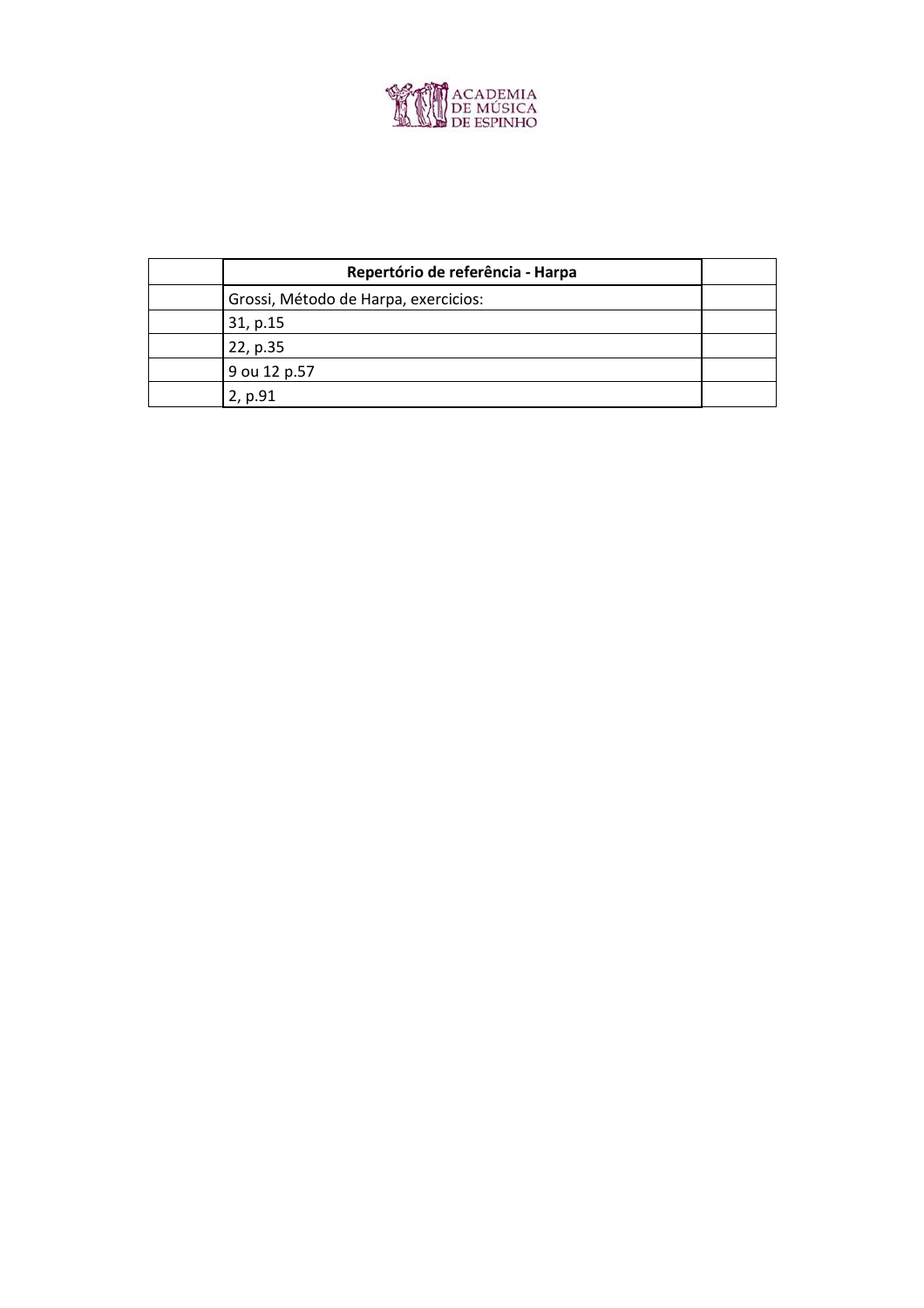

| Repertório de referência - Trombone       |  |
|-------------------------------------------|--|
| Sparke, P., Look, Listen and Learn, Vol.1 |  |
| Ode to Joy                                |  |
| Up and Down the Stairs                    |  |
| Ribeira Vai Cheia                         |  |
| <b>Marching Along</b>                     |  |
| <b>Staccato Blues</b>                     |  |
|                                           |  |
| Newman, L., The Beggining Band Fun Book   |  |
| Twinkle, Twinle, Little Star              |  |
| Mary's Other Lamb                         |  |
| <b>Bach Minuet</b>                        |  |
| When The Saints Go Marching In            |  |